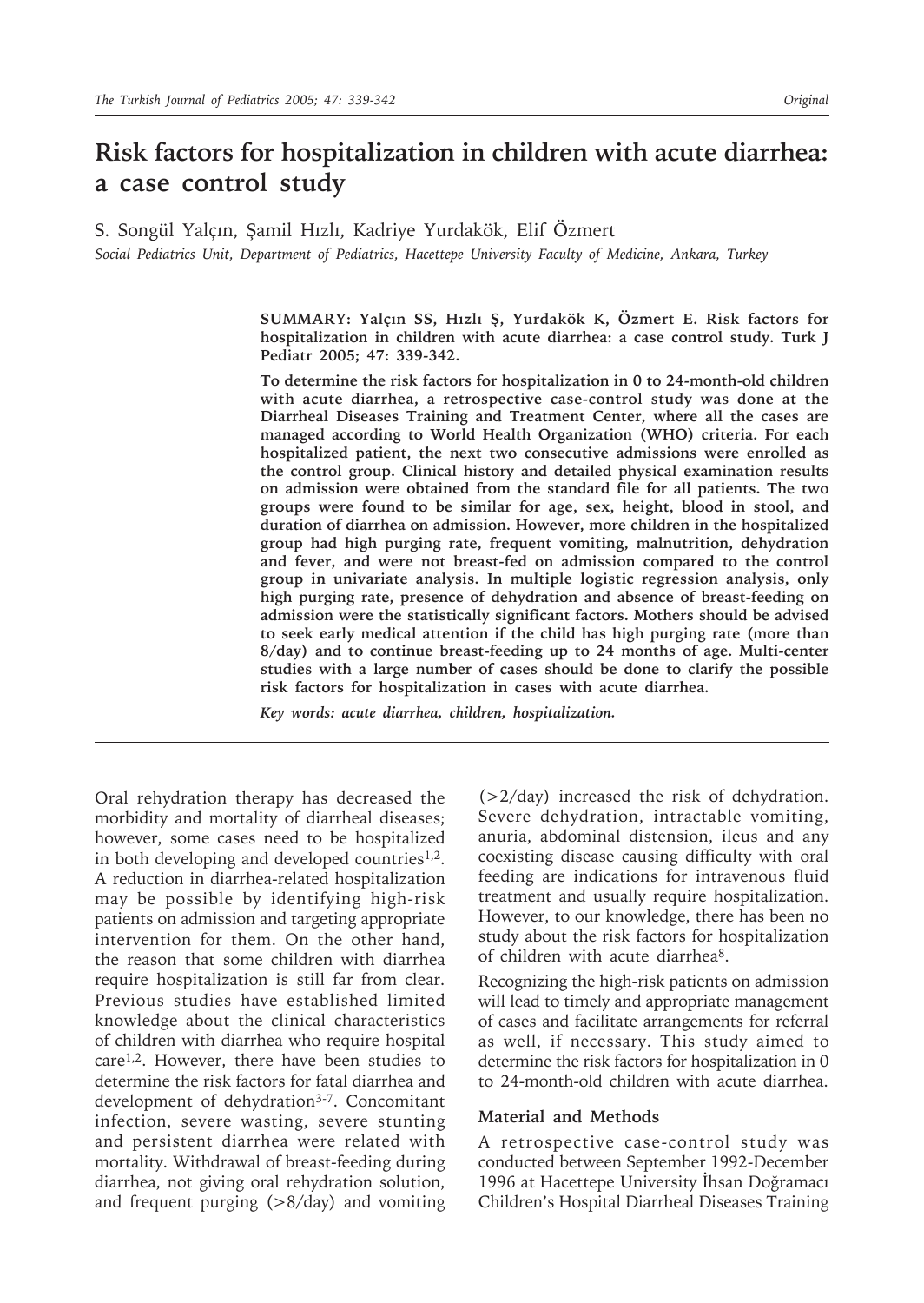and Treatment Center, where all the cases were managed according to World Health Organization (WHO) criteria8. Children (0- 24 months of age) with diarrhea of less than 14 days' duration were included into the trial. Cases with chronic diseases were not included in the study. The files of all patients hospitalized due to acute diarrhea were reviewed retrospectively. For each hospitalized patient, the next two consecutive admissions with acute diarrhea, matched for age and gender, were chosen to serve as the control group.

In all patients the clinical history and physical examination results were collected from the patient's file. Any coexisting diseases were

## **Results**

A total of 167 children including 54 hospitalized cases and 113 controls were enrolled in the trial. The comparative results of the hospitalized and the control patients are displayed in Table I. The hospitalized and control groups were similar regarding mean age and duration of diarrhea on admission. However, hospitalized children were weaker than the control group. There were no differences in the presence of blood in stool between groups. The mean frequency of diarrhea was significantly higher in the hospitalized group than in the control group  $(9.0 \pm 5.2 \text{ versus } 5.5 \pm 2.5/\text{day}; \text{p} < 0.001)$ (Table I). Overall, cases with stool frequency

| <b>Table I.</b> Clinical Characteristics of Hospitalized and Control Cases |  |  |  |  |
|----------------------------------------------------------------------------|--|--|--|--|
|                                                                            |  |  |  |  |

|                               | Control $(n=113)$ | Hospitalized $(n=54)$ | P         |
|-------------------------------|-------------------|-----------------------|-----------|
| Age $(mo)^*$                  | $6.66 \pm 4.20$   | $6.97 \pm 4.81$       | NS.       |
| Weight $(kg)^*$               | $7.08 \pm 1.85$   | $6.22 \pm 2.08$       | 0.007     |
| Height $(cm)*$                | $66.5 \pm 7.7$    | $64.7 \pm 8.1$        | <b>NS</b> |
| Duration of diarrhea (day)*   | $4.7 \pm 3.1$     | $5.1 \pm 3.1$         | <b>NS</b> |
| Diarrhea frequency (/day)*    | $5.5 \pm 2.5$     | $9.0 \pm 5.2$         | < 0.001   |
| Vomiting frequency (/day)*    | $1.2 \pm 1.9$     | $2.7 \pm 2.5$         | < 0.001   |
| Blood in stool, $n$ $(\%)$    | 7(6.2)            | 3(5.6)                | <b>NS</b> |
| Lactose-glucose intolerance** | 1/11(9)           | 10/25(40)             | <b>NS</b> |

\*values are mean±SD.

\*\*In children with high purging rate.

recorded. In children with dehydration, body weight after rehydration was used for analysis. Malnutrition was defined as being under the 90th percentile of the standards of weight for age according to the National Center of Health Statistics<sup>9</sup>. Axillary temperature recorded on admission as more than 38°C was accepted as fever. Children with high stool frequency (>8/day) were also examined for reducing substance. On routine stool cultures, only Salmonella and Shigella had been isolated.

All analyses were conducted using SPSS statistical software package (version 6.0 for Windows; SPSS Inc., Chicago, IL, USA). Student's t-test or  $x^2$  was used for statistical comparison where appropriate. Multiple logistic regression analysis was used to evaluate the association between hospitalization and some characteristics of children (gender, high purging rate, vomiting frequency >2/day, malnutrition, absence of breast-feeding, and presence of dehydration/fever).

of more than eight per day were 7.26 times as likely to be hospitalized (p<0.001, Table II). Among cases with high purging rate (>8/day), there were six cases with lactose intolerance and four cases with glucose intolerance in the hospitalized group, whereas only one case with lactose intolerance was present in the control group. A total of 46.3% of hospitalized cases had vomiting frequency of more than two per day versus 24.8% among the control cases  $(p=0.007)$ .

Malnutrition and dehydration were more common among hospitalized patients than the controls (51.9% vs 26.5%; p=0.002 for malnutrition and  $88.9\%$  vs  $1.8\%$ ; p<0.001 for dehydration, respectively, Table II). Two cases in the hospitalized group were severely dehydrated. Of hospitalized children, 48.1%, 37.1% and 14.8% had no, mild and moderate malnutrition, respectively, while these rates were 73.5%, 25.6%, and 0.9% in the control group  $(p < 0.001)$ .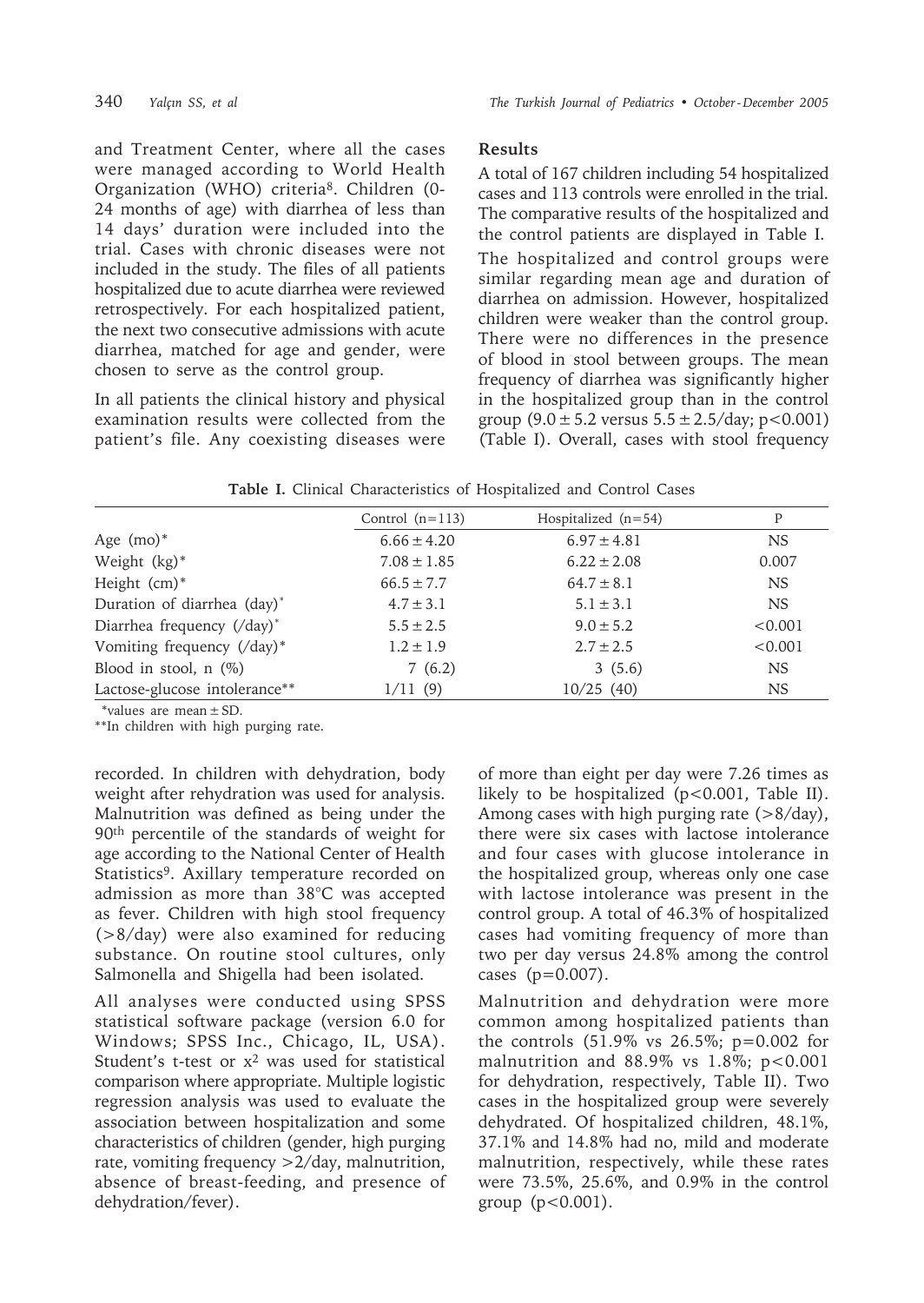|                                               |               |                    | Univariate analysis    |              | Multivariate analysis |              |
|-----------------------------------------------|---------------|--------------------|------------------------|--------------|-----------------------|--------------|
|                                               | Control N (%) | Hospitalized N (%) | OR (95% CI)            | $\mathbf{a}$ | OR (95% CI)           | $\mathbf{a}$ |
| Male infants                                  | 72(63.7)      | 36 (66.7)          | $0.88$ $(0.44-1.74)$   | SN           | $4.45(0.57-34.53)$    | SN           |
| Diarrhea frequency $> 8$ /day                 | 12(10.6)      | 25 (46.3)          | 7.26 (3.25-16.19)      | 0.001        | 9.94 (1.03-95.65)     | 0.047        |
| Vomiting frequency >2/day                     | 28 (24.8)     | 25 (46.3)          | $2.62$ $(1.32 - 5.19)$ | 0.007        | 3.12 (0.51-19.32)     | SN           |
| Absence of breast-feeding                     | $7/74$ (9.5)  | 28/54 (51.9)       | $6.12(2.92 - 12.82)$   | 0.001        | 1.52 (1.69-78.52)     | 0.013        |
| Presence of dehydration                       | 2(1.8)        | 48 (88.9)          | 444 (86-2279)          | 0.001        | 325 (39-2738)         | < 0.001      |
| Malnutrition                                  | 30(26.5)      | 28 (51.9)          | 2.98 (1.51-5.87)       | 0.002        | 3.89 (0.69-22.02)     | <b>SN</b>    |
| Axillary temperature >38°C                    | 9(8.0)        | 12(22.2)           | 3.30 (1.30-8.42)       | 0.013        | 1.28 (0.17-9.49)      | SN           |
| Constant                                      |               |                    |                        |              |                       | 20.001       |
| CI : Confidence intervals.<br>OR: Odds ratio. |               |                    |                        |              |                       |              |

In patients with known breast-feeding status, the rate of children not being breast-fed was higher in the hospitalized cases than in the controls (51.9% vs 9.5%; p<0.001).

Fever (axillary temperature >38°C) was more common among the hospitalized patients than in the control group (22.2% vs 8.0% respectively; p=0.013).

Upper respiratory tract infections were detected in 7.4% of the hospitalized group and in 18.6% of the control group (p=0.096). Children in the hospitalized group had lower respiratory tract infection at a rate slightly higher than that in the control group (5.6% vs 0.9%, respectively;  $p=0.099$ ). In the hospitalized group, 5.6% (3/54) had urinary tract infection, while this rate was 2.5% (2/80) in the control group ( $p=0.39$ ).

There were no differences between groups for pathogenic bacteria identified on routine stool cultures (2 Shigella in hospitalized cases and 1 Shigella, 3 Salmonella in controls).

Multiple logistic regression analysis was also used to evaluate the association between hospitalization and various characteristics of children (gender, breast-feeding status, malnutrition, fever, vomiting rate, purging rate, dehydration). Only presence of dehydration, lack of breast-feeding, and high purging rate were found as significant predictors of hospitalization (Table II).

## **Discussion**

Although the majority of diarrheal episodes are self-limited, a small proportion of cases need hospitalization. The question is which of the cases will be hospitalized. Given the scarce medical resources available in less developed countries, clinical criteria for hospitalization on admission are necessary. For this reason, it is important to identify the risk factors leading to hospitalization as early as possible to decrease morbidity and mortality from diarrheal diseases.

In our center, an overall 2% of the patients with diarrhea are hospitalized (unpublished data). However, this rate increases to 18% among moderately dehydrated cases<sup>10</sup>. Similarly, in the present study, the major risk factor for hospitalization was found to be moderate to severe dehydration. Victoria et al.7 reported fever as a risk factor for fatal dehydration. In